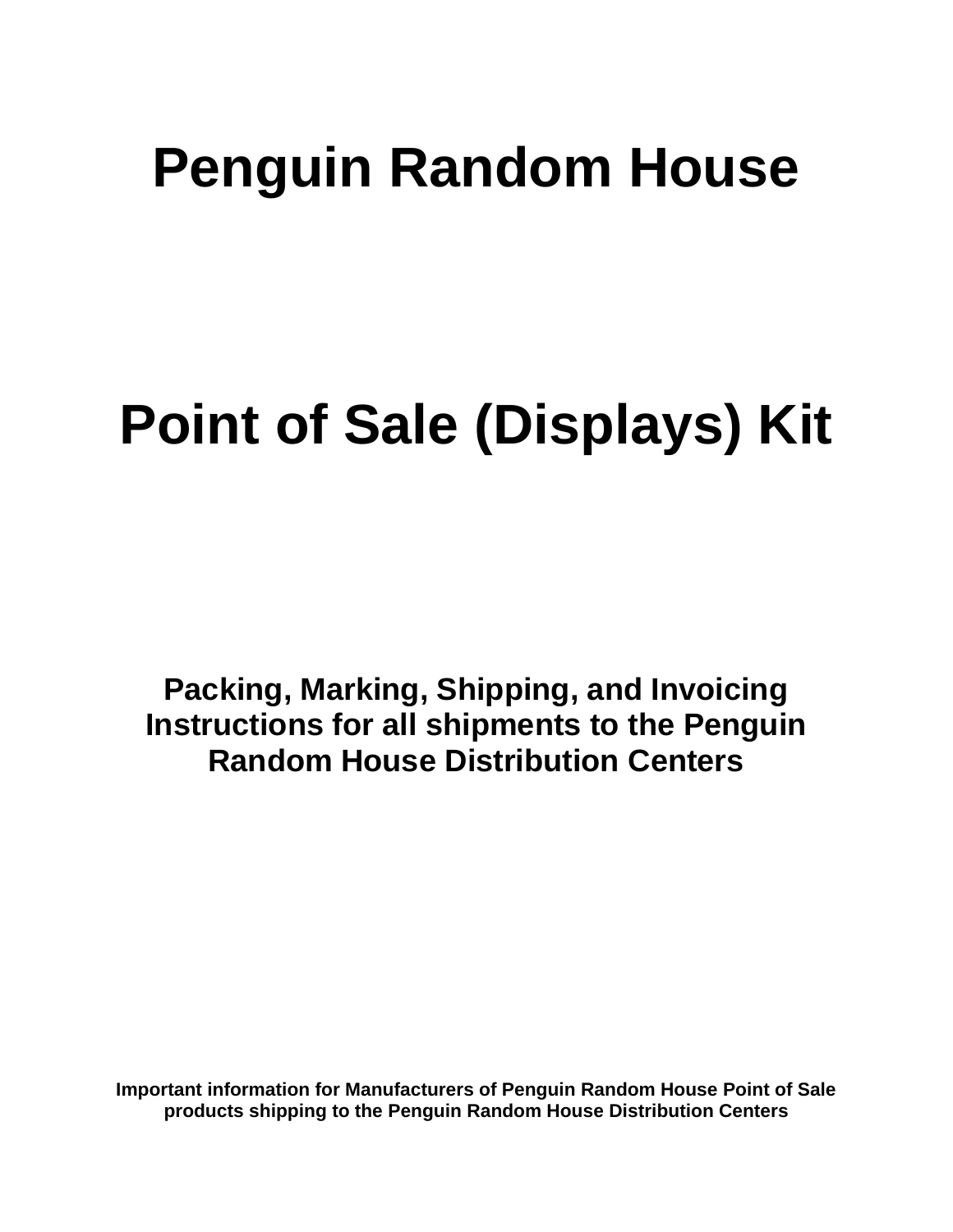The purpose of this pamphlet is to provide specific instructions for packing, marking, and shipping products that you manufacture for Penguin Random House.

Any shipment made to the Penguin Random House Distribution Centers should follow these instructions. **You should always follow any exceptions noted on the purchase order.**

For information or help interpreting these instructions please send your questions via email to scdaily@randomhouse.com or contact Pam Harmon at 410-386-7081/Jeanie Wood 410-386-7086.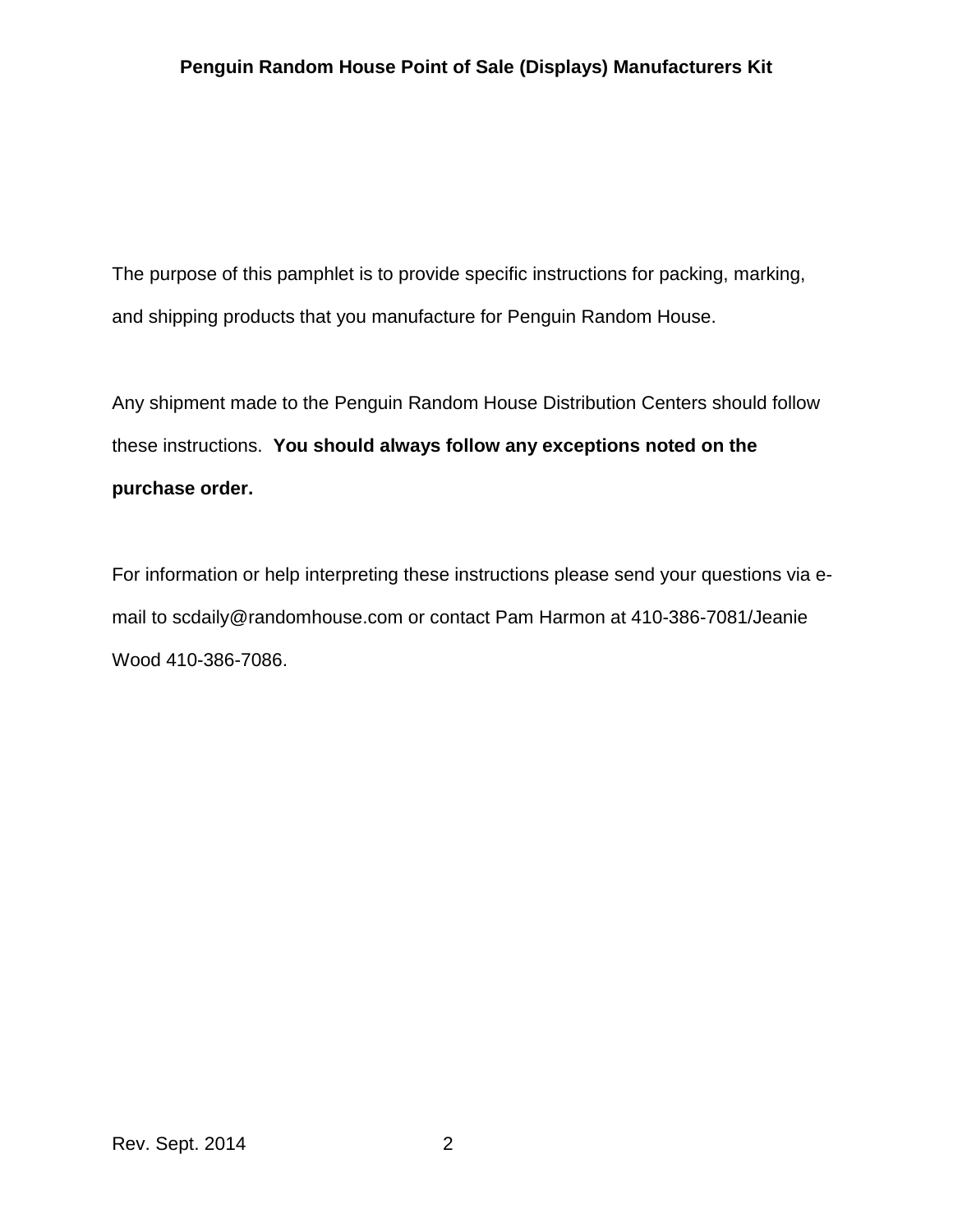# **Table of Contents**

Chargeback Policy

| Purpose<br><b>Accounting Overview</b><br><b>Operating Procedure</b><br>Printer Chargeback Billing                                                                                                                                                             | 4<br>4<br>5<br>5                                            |
|---------------------------------------------------------------------------------------------------------------------------------------------------------------------------------------------------------------------------------------------------------------|-------------------------------------------------------------|
| <b>Bindery POS/Display Cartoning Requirements</b>                                                                                                                                                                                                             |                                                             |
| Minimum and Maximum POS Cartoning Dimensions<br>Maximum Carton Weight<br>Corrugated Cartoning Requirements - Standard Carton Pack<br>Carton Closure                                                                                                           | 6<br>6<br>6<br>$\overline{7}$                               |
| <b>Bindery POS/Display Carton Marking Requirements</b>                                                                                                                                                                                                        |                                                             |
| Cartoned Point of Sale Stenciling                                                                                                                                                                                                                             | 7                                                           |
| Bindery POS/Display Carton Shipping Requirements                                                                                                                                                                                                              |                                                             |
| Pallets<br>Identification of Stock for Shipment<br>Packing List<br><b>Bill of Lading</b><br>Invoicing<br>Bills of Lading 'Out of House/Drop Shipments'<br>Delivery Dates for New Titles<br>Invoices<br>Distribution of Advance Copies<br>Routing Instructions | 8<br>9<br>9<br>9<br>10<br>11<br>11<br>11<br>11<br>$11 - 12$ |
| Appendix A                                                                                                                                                                                                                                                    | 13                                                          |
| Pallet Diagram<br>Import security procedure                                                                                                                                                                                                                   | 14                                                          |

# **Revision Page**

| <b>Revision</b> | <b>Date</b> | Page    | <b>Changes</b>                                                                                                                              |
|-----------------|-------------|---------|---------------------------------------------------------------------------------------------------------------------------------------------|
| 6               | 04/18/05    |         | Changing contact information for freight payments                                                                                           |
| $\overline{7}$  | 05/9/06     | All     | <b>Pallet Size</b>                                                                                                                          |
| 8               | 1/11/07     | 9       | Updated contact information for purchasing                                                                                                  |
| 9               | Jan.        | 1       | Contacts                                                                                                                                    |
|                 | 2008        | 14      | Added Appendix A (Pallet diagram)                                                                                                           |
| 10              | 1/2011      | 8<br>15 | Country of Origin for books needs to be printed on the<br>cartons regardless of where they are produced<br>Import security filing procedure |
| 11              | 7/2011      | 11      | Updated Invoicing for 1-888-RHPAYME                                                                                                         |
| 12              | 9/2014      | All     | Updated company name                                                                                                                        |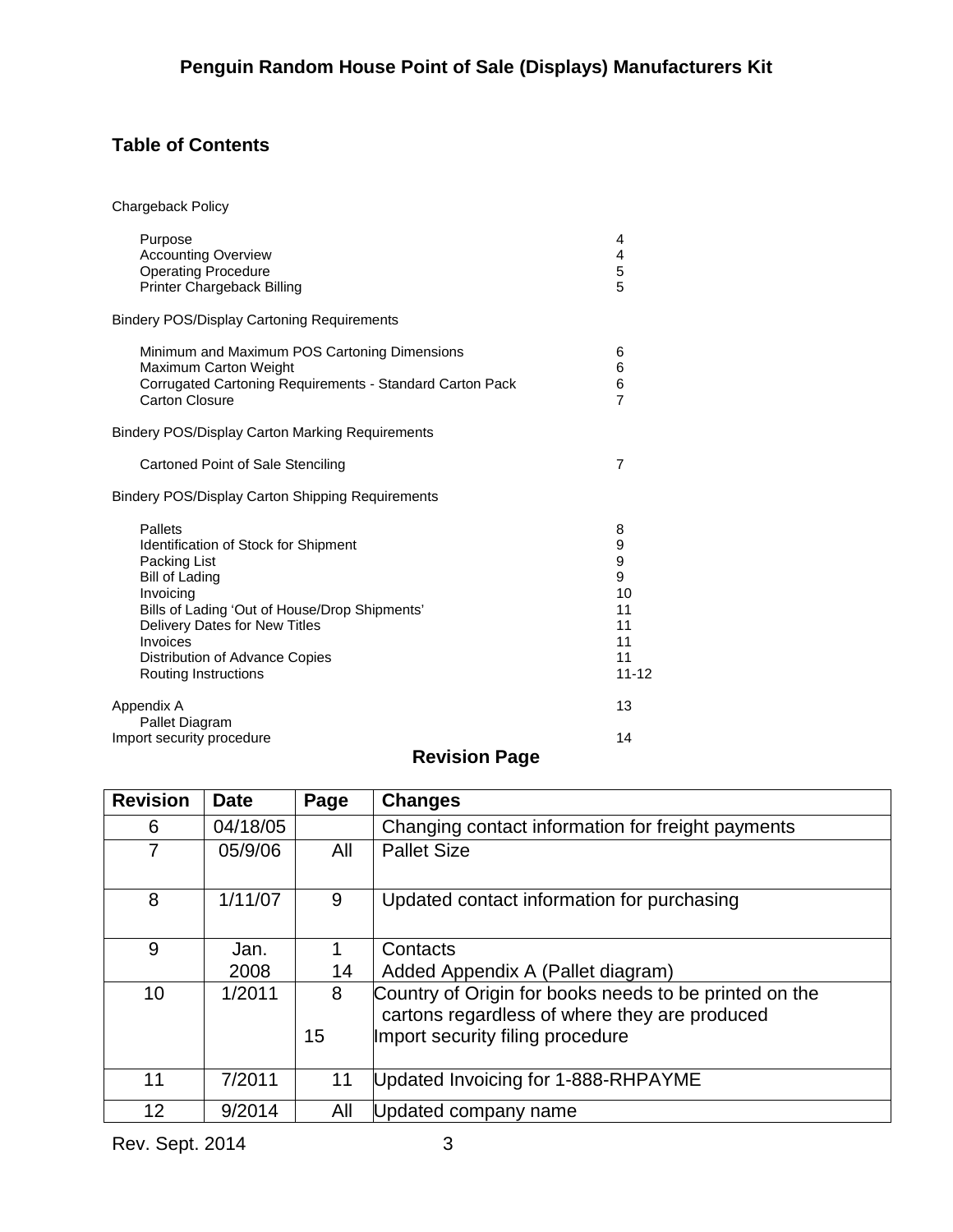# **Chargebacks**

### **Purpose**

Printer Error Charge Backs are necessary when the printer makes an error that causes rework to be done by Random House. Errors from the printer might include:

- No identifying information on pieces/pallets
- Stock not in packed sets
- Incorrectly packaged (determined by looking at the bill of lading)
- Incorrect or missing stenciled, labeled, or bar coded information
- Missing parts of identifying information
- Product inspections required at the DC due to suspected production problems, initiated by Production
- Over Height Pallets

Random House wants to have the printer reimburse the costs of the rework once it is performed, either by the Distribution Center or by an outside rework vendor. In addition, some of the rework may be due to errors on the part of Random House; we also want to track these errors so that we can isolate the root cause & eliminate the errors going forward.

This procedure is designed to accomplish the rework, the collection of the rework costs, the billback to the supplier, the tracking of internally caused problems, and root cause problem analysis. This procedure does not address any internal or workshop charges associated with any special packing, stickering/stenciling work done for customer orders.

#### **Accounting Overview**

A general ledger account # will be set up for each of our major print & bind vendors, which will collect the costs and the associated printer reimbursements associated with the rework for each vendor:

Rework costs and the associated reimbursements will also be posted to miscellaneous manufacturing accounts for the appropriate product type, which will pass the costs/credits through to the imprints P&L. However, the costs/credits will not affect historical true PPB cost visibility for the title.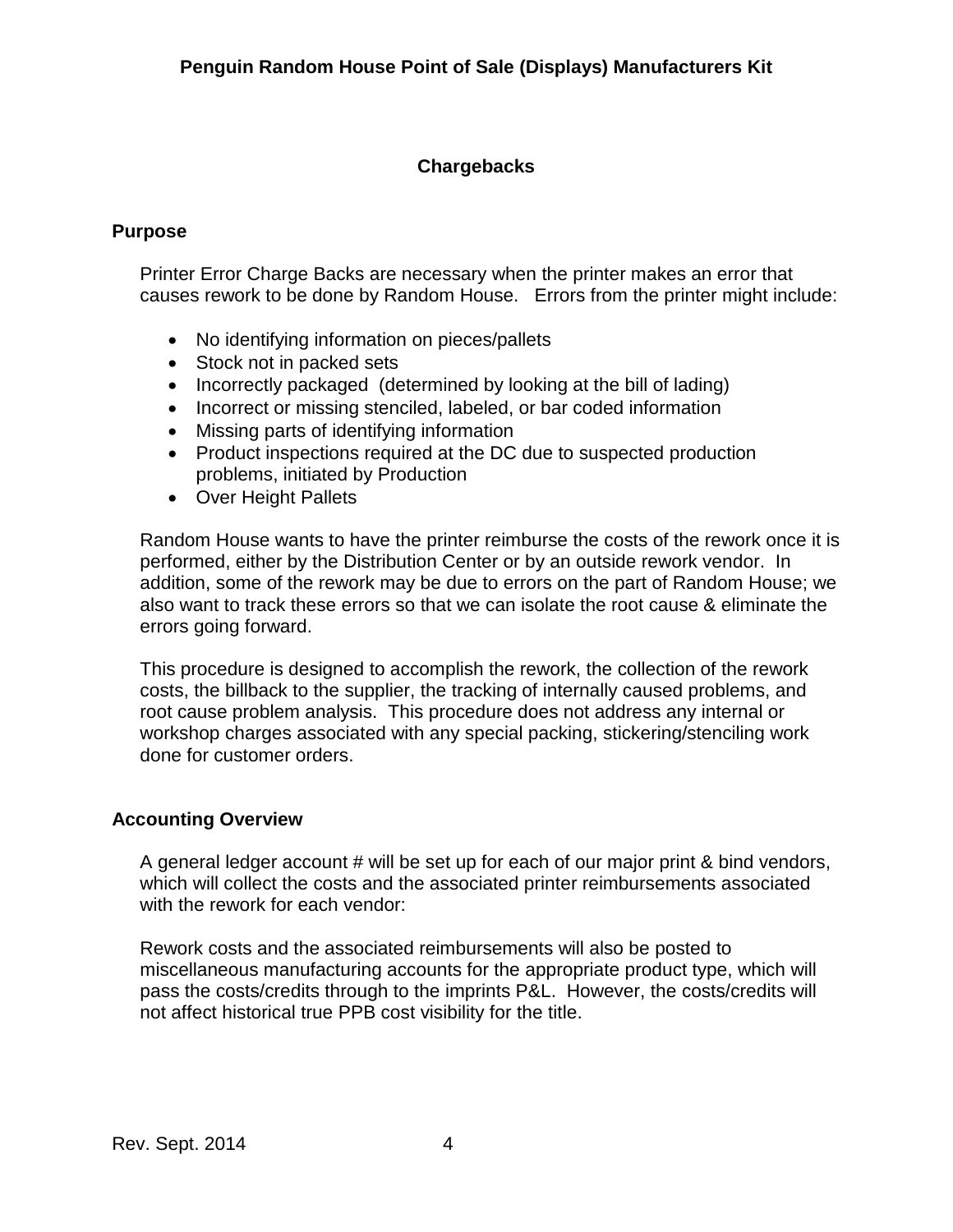# **Operating Procedure**

Receiving & Stock Control

- 1. When a problem receipt occurs, the Receiving Dept. will inform Stock Control of the problem. A digital photograph of the quality issue is available upon request.
- 2. Stock Control will determine if the required rework can be done in house, at an outside rework vendor, or sent back to the binder.
- 3. Production will contact the binder to inform them of the issue, correct the issue before sending any more books, and determine the root cause of the problem.
- 4. Stock Control will notify the Inventory Managers/Production/NY or the RH Canada Inventory department about the quality issue.

# **Printer Chargeback Billing**

**We reserve the right to return all shipments to you for correction at your expense if they are not in accordance with our specifications, or to correct the shipment ourselves and bill you for the correction.**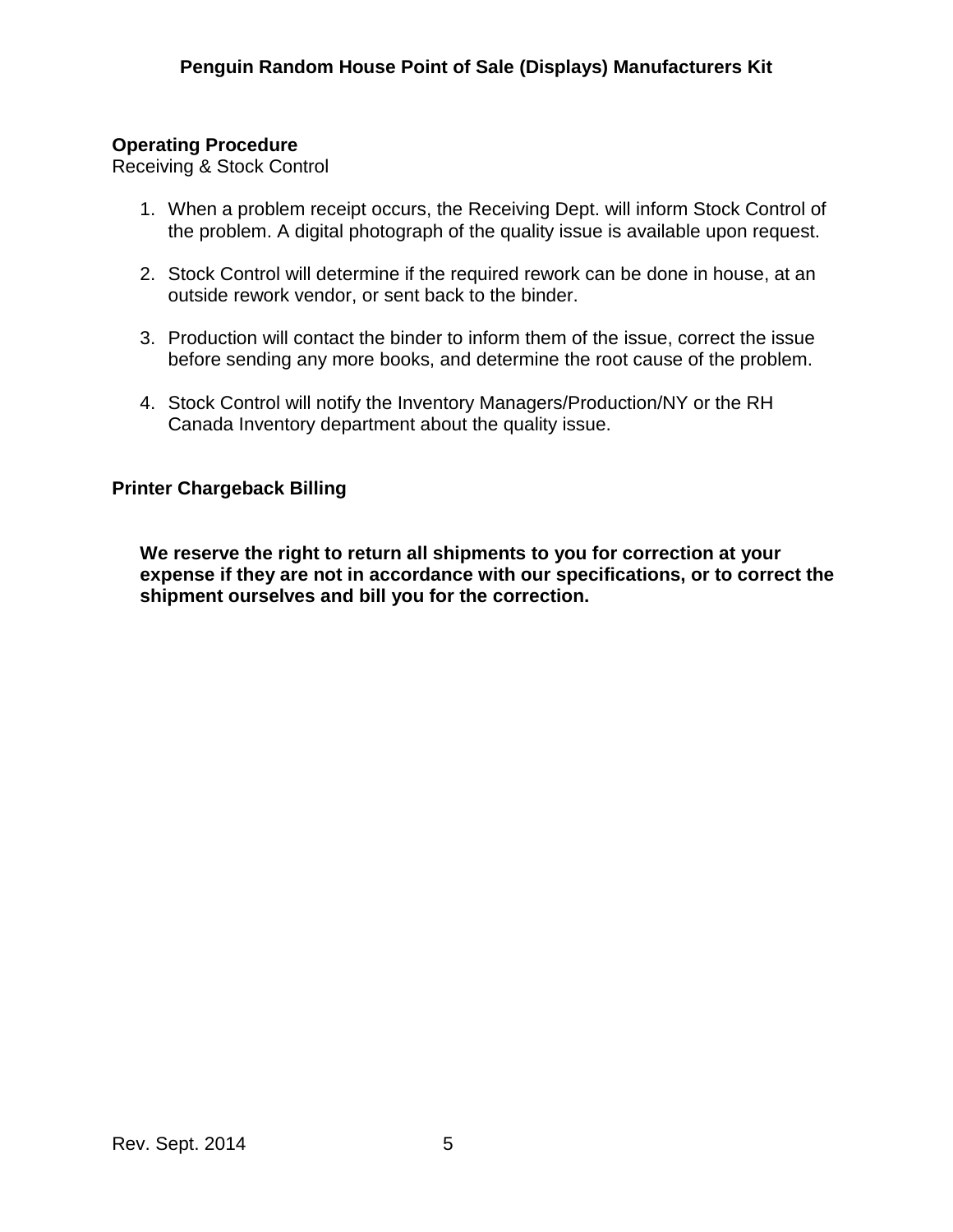# **Bindery POS/Display Cartoning Requirements**

#### **Minimum and Maximum POS Cartoning Dimensions:**

| <b>Dimension</b>   | <b>Minimum Dimension</b> | <b>Maximum Dimension</b> |
|--------------------|--------------------------|--------------------------|
| Height (in inches) |                          |                          |
| Length (in inches) |                          |                          |
| Width (in inches)  |                          | 11.5                     |

Height < .75 x Length and Height < .75 x Width

| <b>Dimension</b> | <b>Minimum Dimension</b> | <b>Maximum Dimension</b> |
|------------------|--------------------------|--------------------------|
| Height (in mm)   | 101.6                    | 381                      |
| Length (in mm)   | 228.6                    | 558.8                    |
| (in mm)<br>Width | 1524                     | 2921                     |

Height < 19.05 mm x Length and Height < 19.05 mm x Width

#### **Maximum carton weight**

**Maximum carton weight must not exceed 35 pounds (15.88kg).** The carton should be made of minimum 200 pounds test 'C' flute or, have an ECT (edge crush test) equivalent of 32. If the ECT 32 box is used, it must have the same side impact protection as the 200 pounds test 'C' flute carton.

#### **Corrugated Cartoning Requirements**

#### **Standard packs**

The POS material must be packed in standard packs when shipped to the warehouse. They must NOT be stacked in one pile and shrink wrapped, or packed loose in a box. Shrink wrap the products only, do not use rubber bands.

Package flat cardboard sheets in sets of 50, shrink-wrapped or string tied together, then stacked on a pallet and shrink wrapped or banded down on the pallet.

Package folded bases in sets of 10, shrink wrapped, banded, or string tied together, as specified on purchase order and then stacked and shrink wrapped or banded down on the pallet.

Package small POS items in sets of 10, banded or string tied together, and put in a box as specified on purchase order.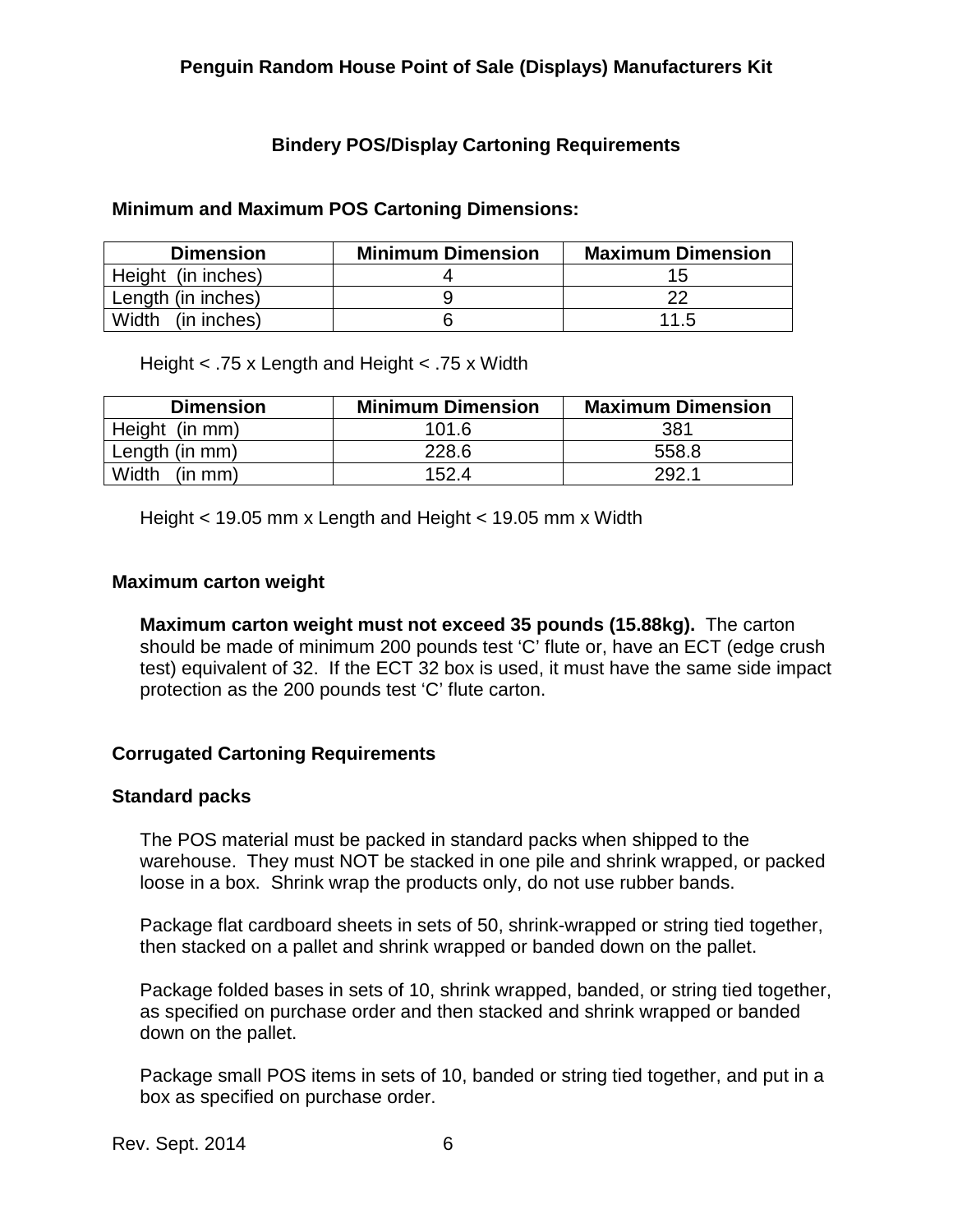If sending in small POS items, the box must adhere to the dimensions mentioned above. If there is a partial carton in the lot, **please clearly mark it as a partial**. Please also say how many packs per carton there are, and use the above guidelines for a standard quantity of items per pack (i.e. 100 bundles of 25 bookmarks, reading guides etc.).

#### **Carton Closure**

Cartons should be sealed on the **bottom** with glue, hot melt, reinforced paper tape, or 2" (50.8mm) minimum width plastic tape.

Cartons must be sealed on **top** with **2-inch** pressure sensitive or gummed tape **ONLY**. No glue may be used on top. Cartons with **lift-off tops** are not acceptable.

#### **Bindery POS/Display Carton Marking Requirements**

#### **Cartoned Point of Sale Stenciling**

Stencil on one side panel and one end panel (or two side panels) as follows: (This is our standard stencil information format and our purchase orders refer to it that way)

Pos#/ Full ISBN (if provided by PRH production) Description/Title Quantity (POS items per carton) Country where POS items are made Note on each pallet with mixed pallets Carton Weight in pounds rounded to nearest tenth

Abbreviations of the title and category are permissible.

Minimum printing size for stenciling is 3/8" (9.53mm) high using bold print. All other printing techniques used must be legible.

If necessary, you can use more than 3 lines depending on height and width of carton.

No markings should appear on the top or the bottom of the cartons.

Labels are acceptable if legible, and all required information meets the above requirements.

The pallets and POS material **MUST** be marked with the correct information for Random House to receive the material.

**If shipping full pallets, all the above information must be on a pallet placard located on the center front of the pallet.**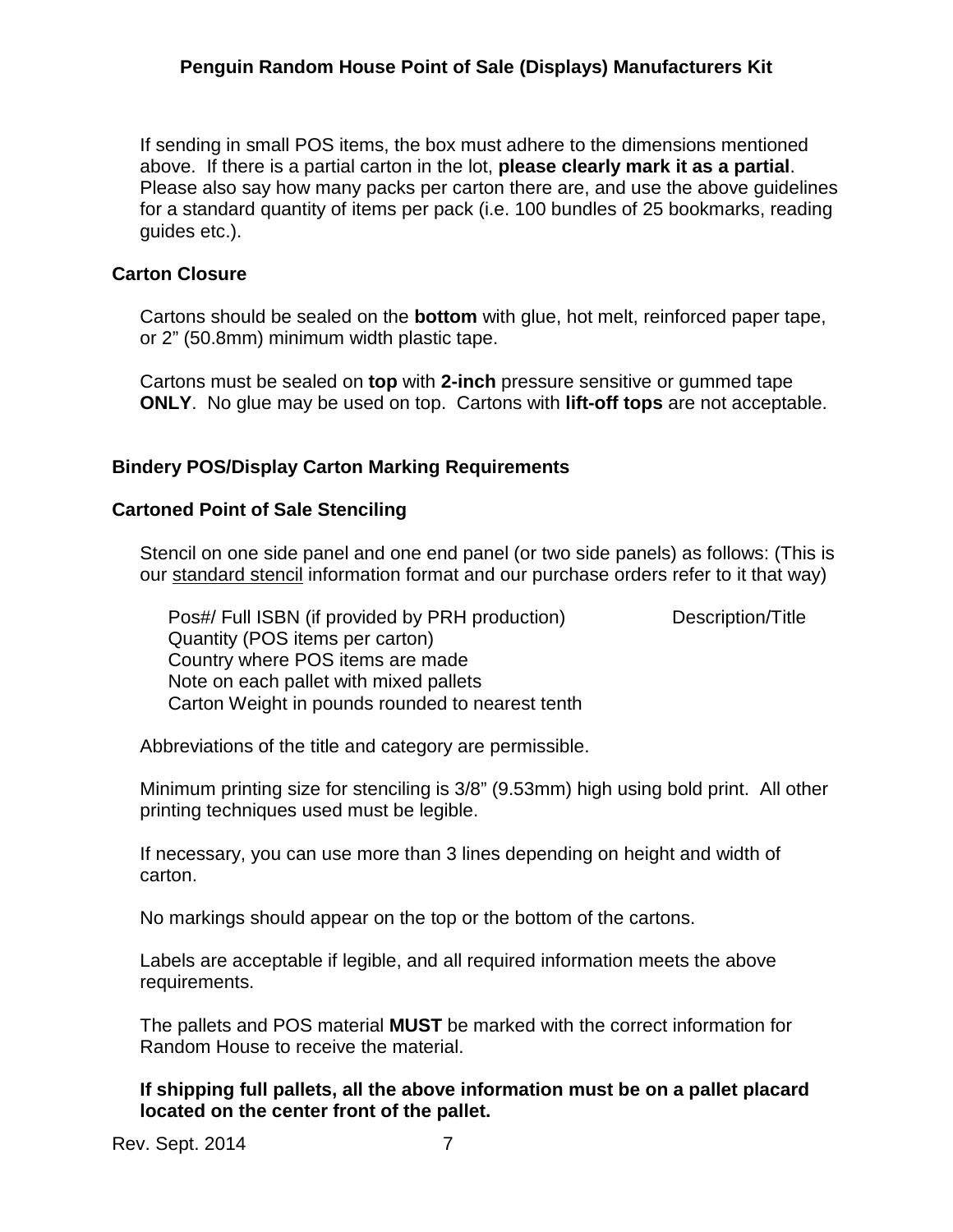## **Bindery POS/Display Carton Shipping Requirements**

Our purchase (bind) orders normally provide instructions for shipping the finished products.

#### **Pallet Procurement and Requirements**

Penguin Random House supplies and ships pallets and tops (where applicable) for vendor shipments to locations specified by our Purchasing Manager.

Initial requests for pallets should be made to the Purchasing Department via: e-mail: [purchasing@penguinrandomhouse.com](mailto:purchasing@penguinrandomhouse.com)

- Quantity and title of displays being manufactured
- The name of your Random House New York Production contact
- The name and address of the vendor shipping to Westminster if the job is being subcontracted

An annual December pallet physical inventory on hand is to be forwarded via email to [purchasing@penguinrandomhouse.com](mailto:purchasing@penguinrandomhouse.com)

All shortages will be billed to the vendors involved, including transportation costs.

In the event pallets are not procured in time for a particular job and POS material must be unitized on the vendor's own pallets, PRH cannot guarantee return of these pallets and will not accept billing for these pallets.

The standard Westminster pallet size is **48 inches x 40 inches (121.9 cm x 101.6 cm)**.

The maximum allowable pallet height is **51 inches** (129.5 cm) including the load on the pallet.

If not using a standard PRH pallet, the maximum height is **46 inches** (116.8 cm) including the load on the pallet.

The maximum pallet weight is **2500 lbs (1134 kg)**.

Pallets should be stretch wrapped for security so the material doesn't fall over in the trailer.

Any product shipped to PRH **MUST** fit onto the footprint of our 48 x 40 pallet. Any items with overhang will not be able to be put away. If items that are glued onto flat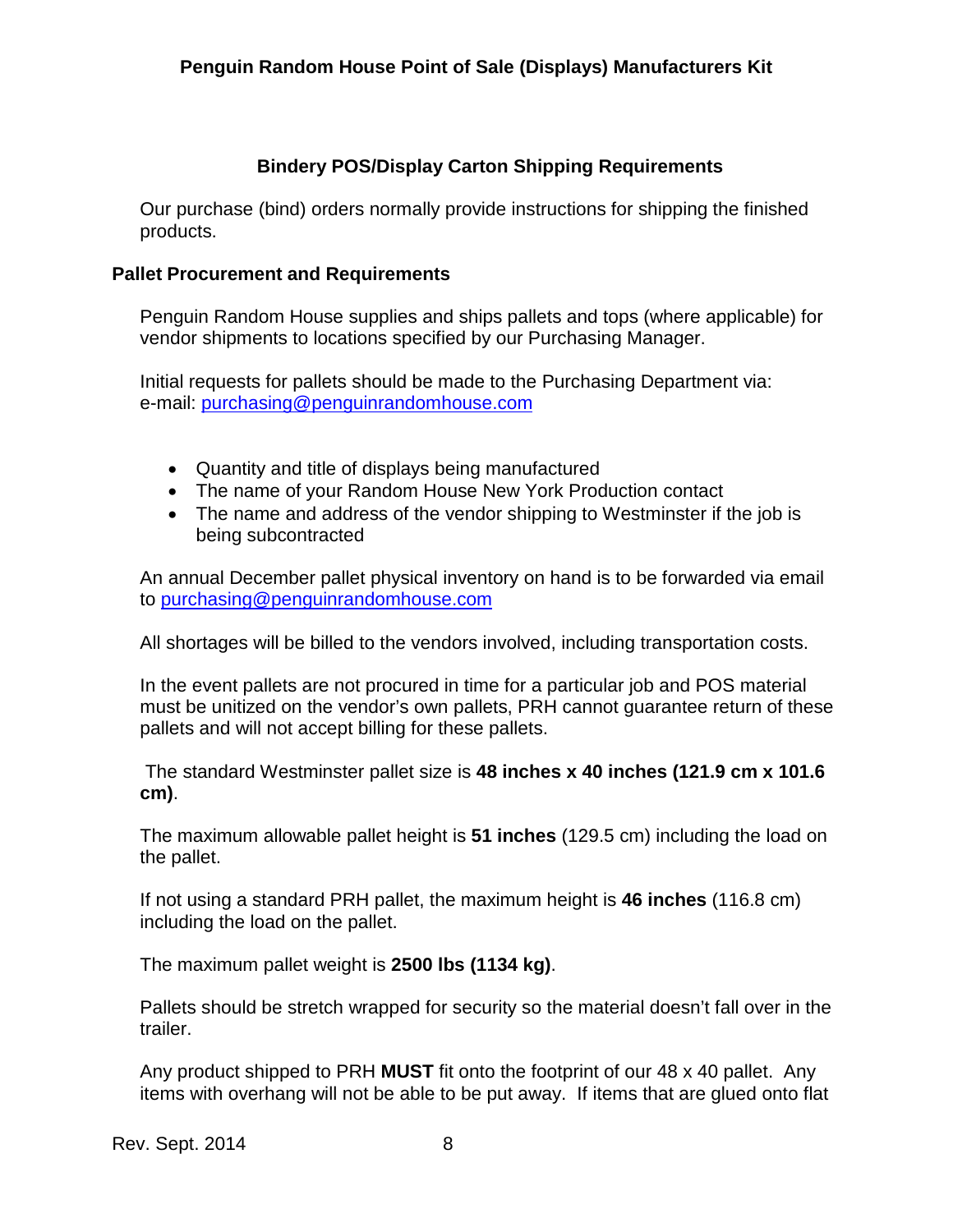sheets now do not fit the pallet footprint, try restacking the pallet, or reconfigure the items on the pallet (new folds in corrugation).

## **Identification of Stock for Shipment**

On the outside of the shrink or stretch films or corrugated wrapping of each unitized load of stock coming into the Distribution Center, identify the pallet destination by using the instructions on the purchase order.

For corrugation, POS# must be perforated into the corrugation.

# **Packing List**

A detailed packing list must accompany every shipment into the Distribution Center, with separate packing lists for each address. The packing list should include:

| ISBN (SKU, if provided by PRH production) Description/Title |                                      |
|-------------------------------------------------------------|--------------------------------------|
| <b>POS Number</b>                                           | Random House Purchase Order #        |
| Number of cartons                                           | <b>Bill of Lading number</b>         |
| If corrugated, # pallets shipped                            | If corrugated, # of units per pallet |
| Number of POS items per carton                              | Total # of items shipped             |
| Date Shipped                                                | <b>Scheduled Dock Time</b>           |
| POS manufacturer address information                        | Ship to address information          |

In cases where multiple titles are on a pallet, please put a 'pallet list' on each pallet detailing what titles and how many of each are on the pallet. This will prevent partial receipts in the warehouse. **The pallet containing the packing list should be clearly marked, and it should be the last pallet loaded onto the trailer.**

#### **Bill of Lading**

We must also have an itemized bill of lading for **each title** on the trailer, as well as a separate bill of lading for each address, and all bills of lading must show the following information:

ISBN (SKU, if provided by RH production) Description/Title POS Number Number of cartons Number of POS items in each carton RH Purchase Order Number Carrier **Carrier Carrier Carrier Number Trailer Number** Date Shipped Gross Weight Total # of POS items or flat sheets

#### **If the shipment consists of 10 or more pallets the BOL must contain the following statement:**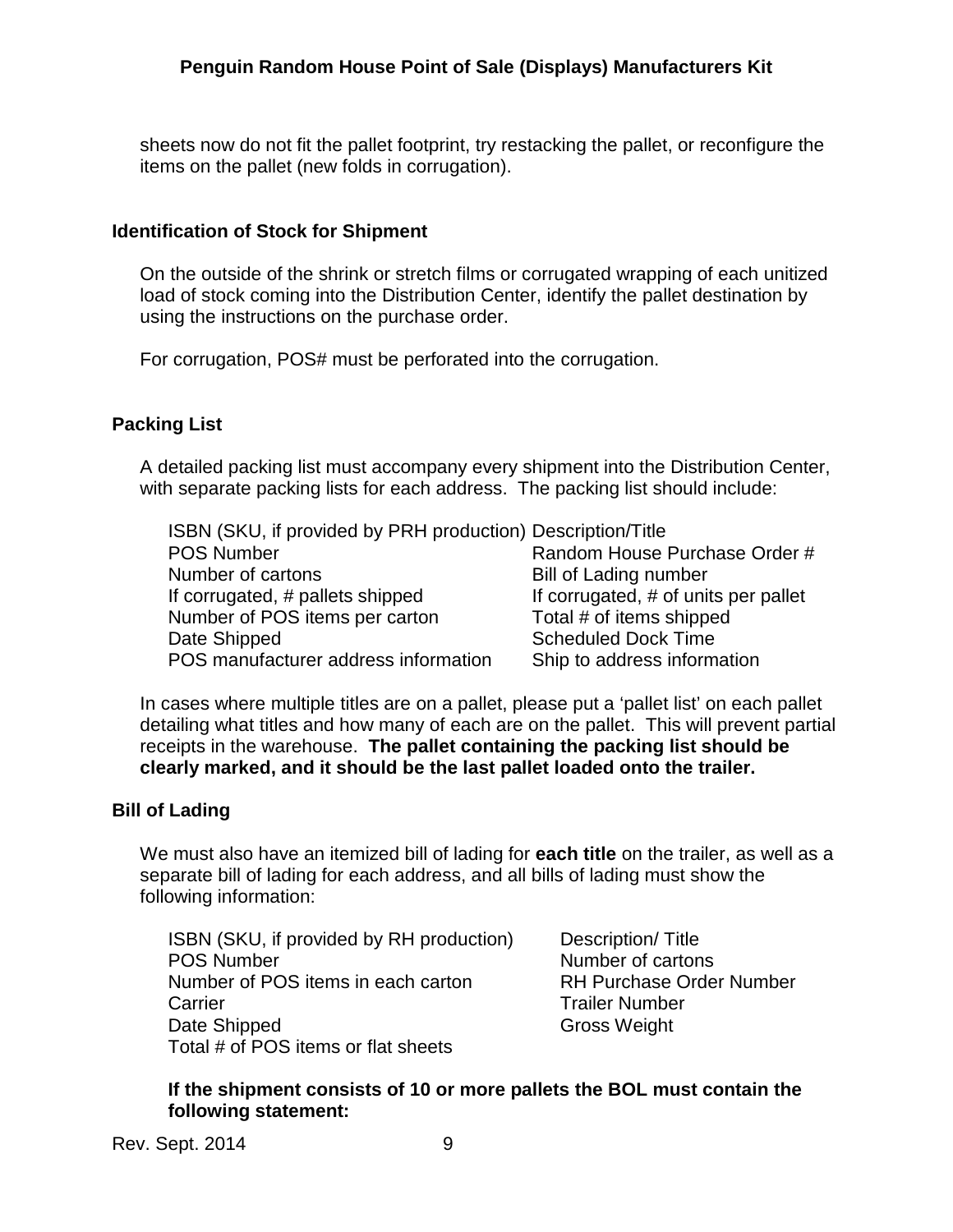#### **Call 24 hours in advance for a delivery appointment. Hahn Road deliveries 410-386-7732 Bennett Cerf deliveries 410-386-7782 Crawfordsville deliveries 765-362-5125**

Billing address for freight payments that must go on the BOL is:

Penguin Random House Attn: Logistic Services 400 Bennett Cerf Drive Westminster, MD 21157

A copy of the bill of lading accompanies your invoice and is sent to:

Penguin Random House Attn: Accounts Payable 400 Hahn Rd. Westminster, MD 21157

This will serve not only as a bill of lading, but also as a shipping manifest. A copy should be faxed to 410-386-7715.

#### **Bills of Lading "Out of House/Drop" Shipments**

If you manufacture POS material for us that are not shipped to the Penguin Random House warehouse, (not controlled by our Warehouse system), we will require a copy of bill of lading and packing list be faxed to the fulfillment coordinator as proof of your shipment at 410-386-7099.

#### **Delivery Dates for New Titles**

Please have items to deliver to the address on the purchase order by the date on the purchase order.

#### **Invoices**

#### **Invoices should be sent to**:

 Attn: Accounts Payable Penguin Random House 400 Hahn Road, Westminster, MD 21157 **OR** Contact our A/P Dept. at 1-888-RHPAYME For instructions on e-mailing invoices and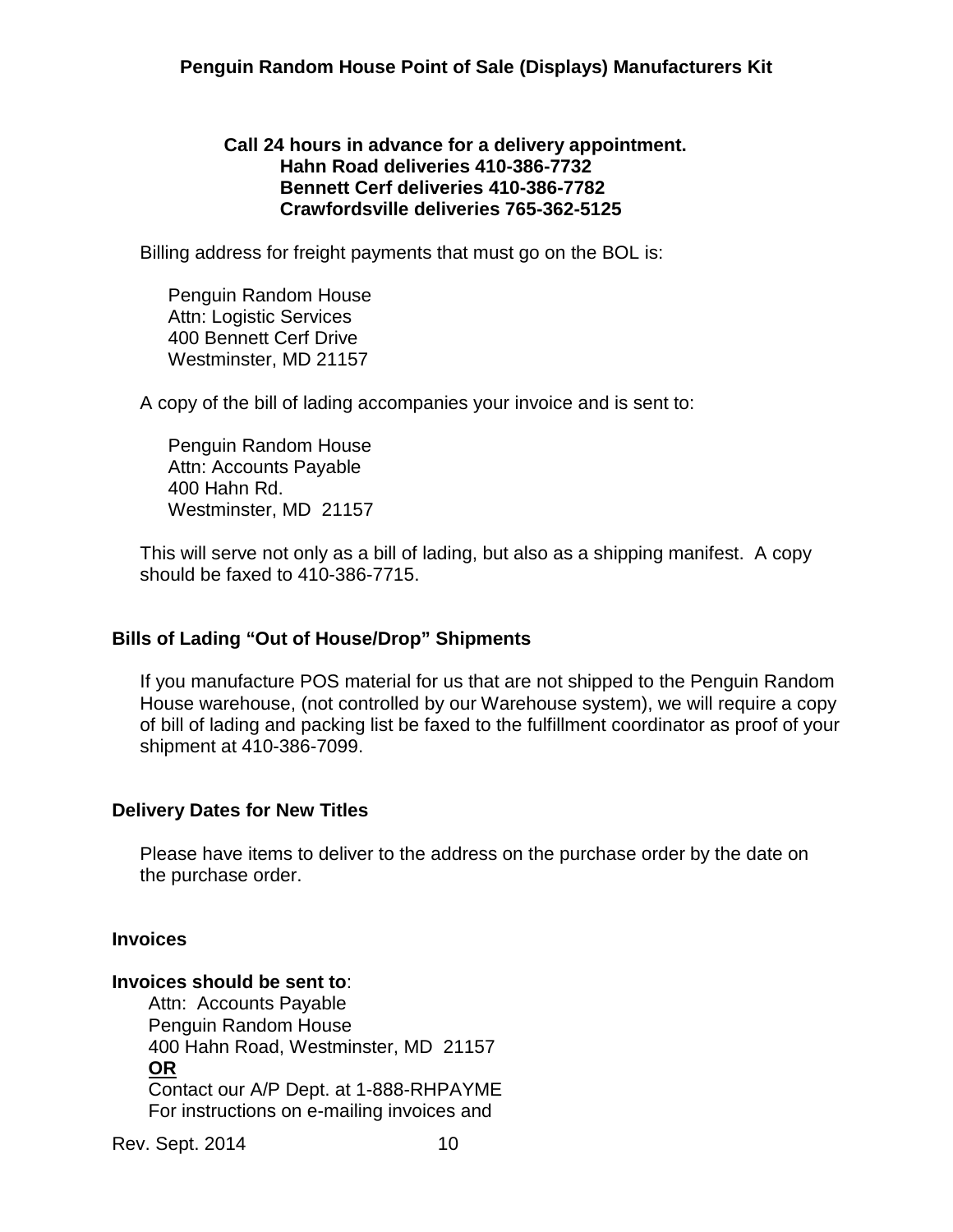receiving payment electronically, if not currently enrolled. In order for the Accounts Payable Department to process your invoice, the following information **must** be included on your invoice. Invoices not containing this information will be returned to the vendor for corrections.

# **Required Fields:**

| Penguin Random House SAP purchase order number | Invoice number         |
|------------------------------------------------|------------------------|
| <b>Invoice Date</b>                            | <b>Full Title</b>      |
| Name of purchaser                              | <b>ISBN</b>            |
| <b>Division</b>                                | <b>Printing Number</b> |

Quantity invoiced per line item, if applicable for **any** item invoiced. A proper description of the charge must be listed for **each** item billed.

The invoice **must** match the purchase order line for line. If the Purchase Order has three lines, your invoice must have three lines. This can be accomplished by subtotaling your invoice line items to match the purchase order. Invoices that do not match the purchase order line for line could be delayed for up to six months or returned to the vendor for corrections. If the job ordered requires additional work not listed on the purchase order, you must notify the purchaser of the change and ask them to update the purchase order.

#### **Distribution of Advance Copies**

Penguin Random House requires our binderies to supply advance copies of our POS items for our use and approval. All copies needed are specified on our purchase order and should be shipped as soon as they are available. Our requirements will typically include shipments to our New York offices. All other shipments may be made in bulk and must be packed and addressed as indicated on bind order.

#### **Routing Instructions**

If the trailer is loaded to full visible capacity, seals should be applied and the seal number put on both the packing list and the bill of lading with a note to the carrier stating: "This number is to be reflected on your delivery receipt."

Double stacking is permitted, but only with prior approval from the issuer of the purchase order.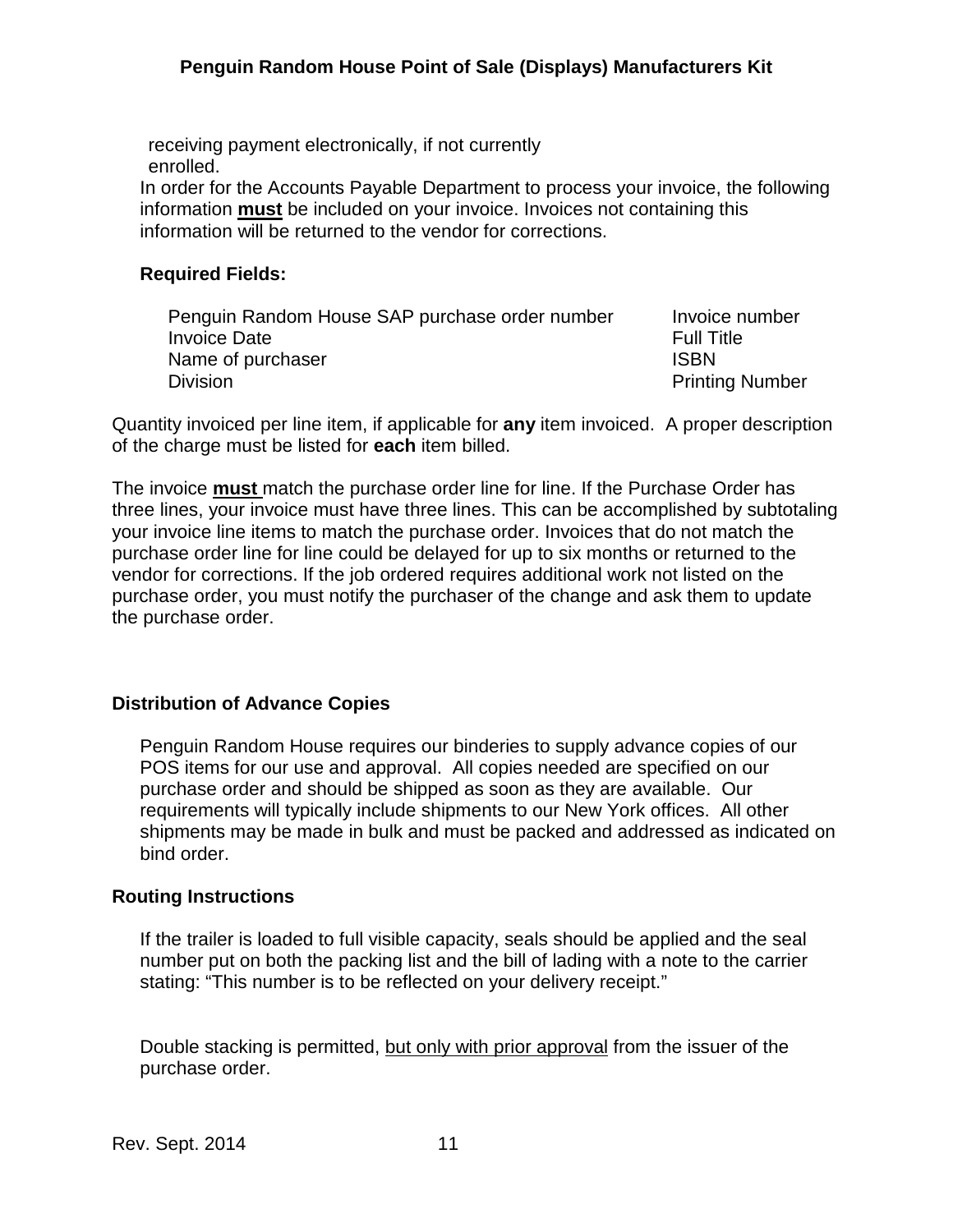Call the Penguin Random House Logistics Services Inbound Load Coordinator listed below to schedule the pick up of shipments over 200 lbs. For shipments under 200 lbs. ship prepaid by UPS.

Multiple shipments made in one day must be consolidated onto one master bill of lading or chargebacks will result from the overcharge in freight.

Please do not use UPS Ground to ship product to Westminster. For small items, please use Federal Express, and for other items please contact the Transportation Department for Routing Instructions.

Should you need additional information concerning shipments to the Distribution Center contact the Inbound Load Coordinator assigned to your area.

#### **Inbound Load Coordinator**

For shipments weighing over 200 lbs. and for Third Party shipments you must contact the Random House Inbound Load Coordinator at 410-386-7792 during the hours of 7:30AM - 4:00PM.

#### After Hours Contact

To arrange for pick ups after hours in all states please call 410-386-7707 during the hours of 4:30PM – 12:30AM.

#### Expedited Routings

For expedited routings contact the Inbound Load Coordinator for your area.

Note: If unable to reach the Inbound Load Coordinator of the After Hours Contact via phone. Please e-mail [domestictransportation@penguinrandomhouse.com](mailto:domestictransportation@penguinrandomhouse.com) for assistance.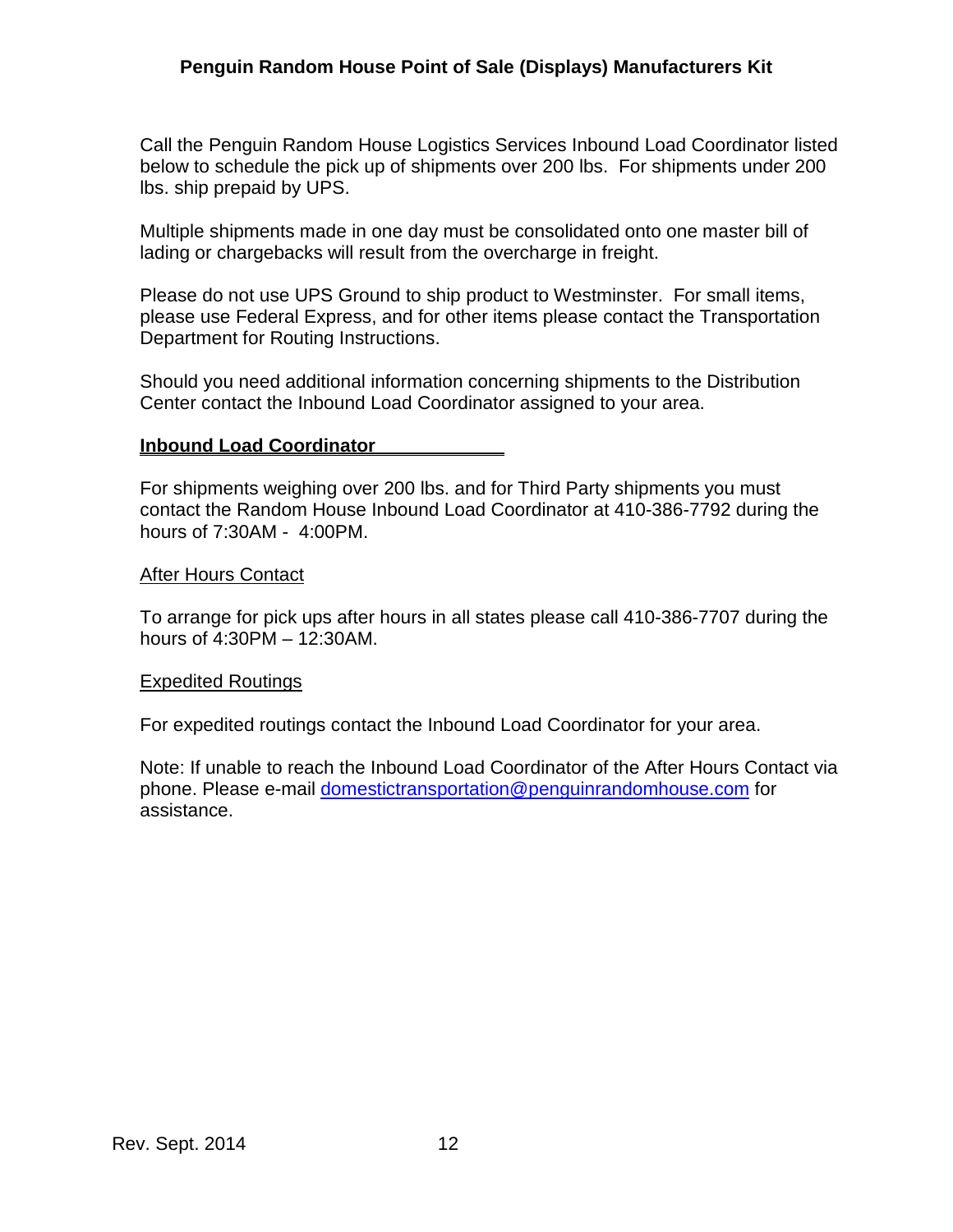×

### Appendix A

#### **Penguin Random House Requirements**

48" x 40" (121.9 cm x 101.6 cm) Grocery Industry 4-way GMA standard pallet

Deck boards: 5/8" minimum thickness, end boards 5 1/2"

width minimum. Boards must be spaced with a 3"maximum gap.

Stringers:  $1 \frac{1}{8}$ " x  $3 \frac{1}{2}$ " (plus  $\frac{1}{4}$ ", minus 0") x 48" hardwood

Side cutouts must meet GMA specifications

Protruding nail heads or points are not permitted

No broken deck boards or stringers will be allowed

Side Stencil - Side stringers should be stenciled with

Random House or RH, date of manufacture and the manufactures' name or other identification Pallets heat treated for export shipment: Both ends of the center stringer must be painted red and the side stringers must be marked with the IPPC Heat Treat stamp. Each heat treated must only contain one stamp. If reconditioned pallets are specified, they must meet the

above requirements and repairs must be limited to replacement of lumber or repair with metal plates consistent with industry standard Grade #1 or A Grade.

If grade #2 or B grade is specified, pallets must meet the above requirements and have 2 or less repaired stingers.

**Where components and dimensions are not specified, the 48"x 40" Grocery Industry 4-way GMA standard pallet minimum specifications will apply.**